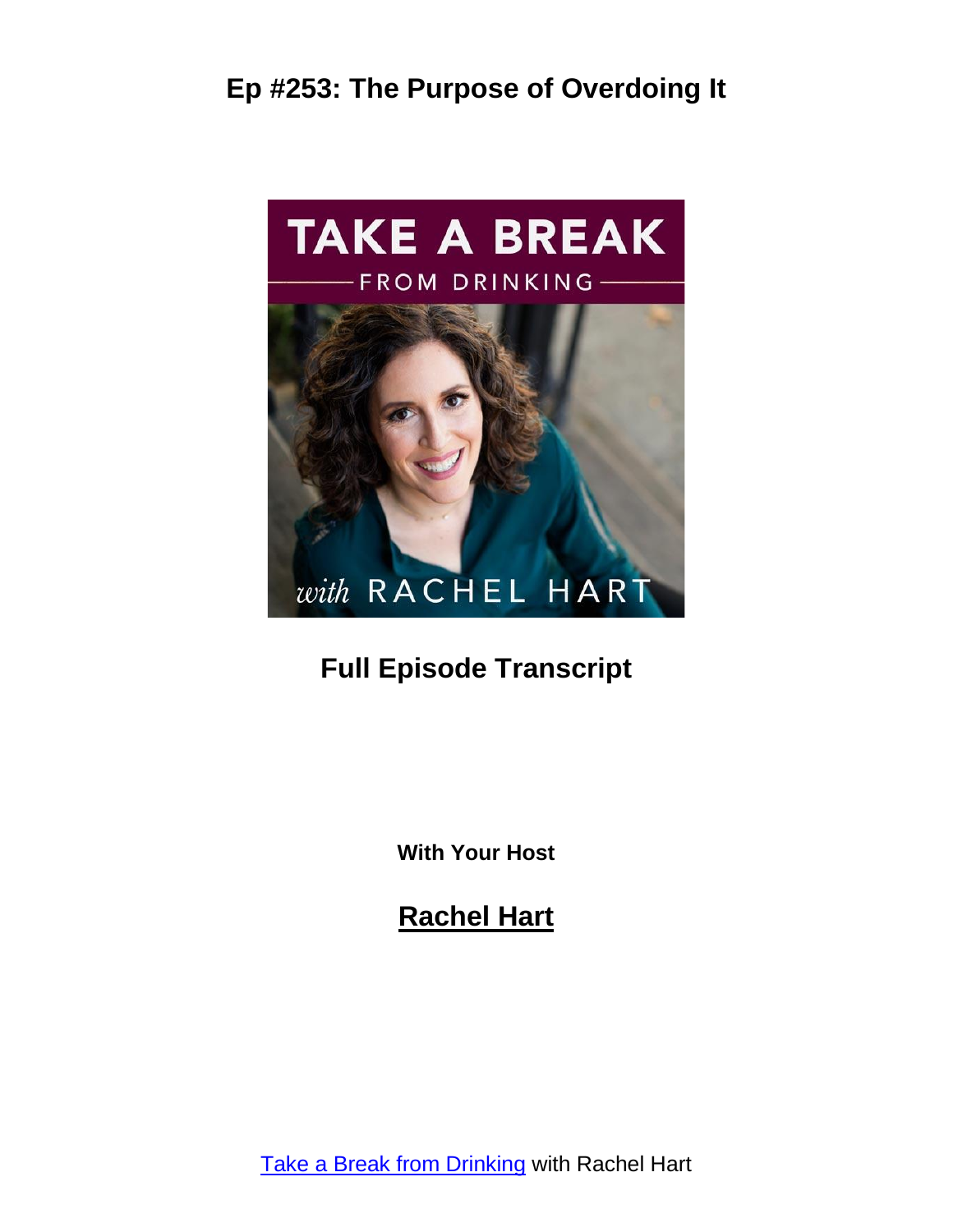You are listening to the *Take A Break* podcast with Rachel Hart, episode 253.

Whether you want to drink less or stop drinking, this podcast will help you change the habit from the inside out. We're challenging conventional wisdom about why people drink and why it can be hard to resist temptation. No labels, no judgment, just practical tools to take control of your desire and stop worrying about your drinking. Now, here's your host Rachel Hart.

Alright everyone, so it is Thanksgiving week in the US, so I'm going to keep this episode short and sweet because I know a lot of you are busy preparing, as am I. I am planning three pies for eight people, which my husband thinks is crazy.

But I'll tell you, my family, we always went all out when it came to Thanksgiving and all out when it came to the pies. There was always an abundance. We had minced meat, and pumpkin, and apple, and banana cream, and chocolate cream, and so I told my husband that I think three is a really good compromise.

But you know, it's also kind of wild to know that I can be surrounded by an abundance of food and an abundance of wine, and that doesn't mean that I'm going to wake up the day after regretting any of my choices, or feeling like I was missing out.

I think that's one of the most misunderstood parts of changing your relationship with your desire, whether it's the desire to drink or eat or just consume anything. The advice is usually, "Listen, you should avoid temptation. If you're trying to stop drinking, just pour out all your wine. If you're trying to lose weight, just throw all the junk food in your pantry out. Throw it into the garbage."

The problem of course with this advice is that we inadvertently teach ourselves when we do this, oh, so wine has the power, the junk food has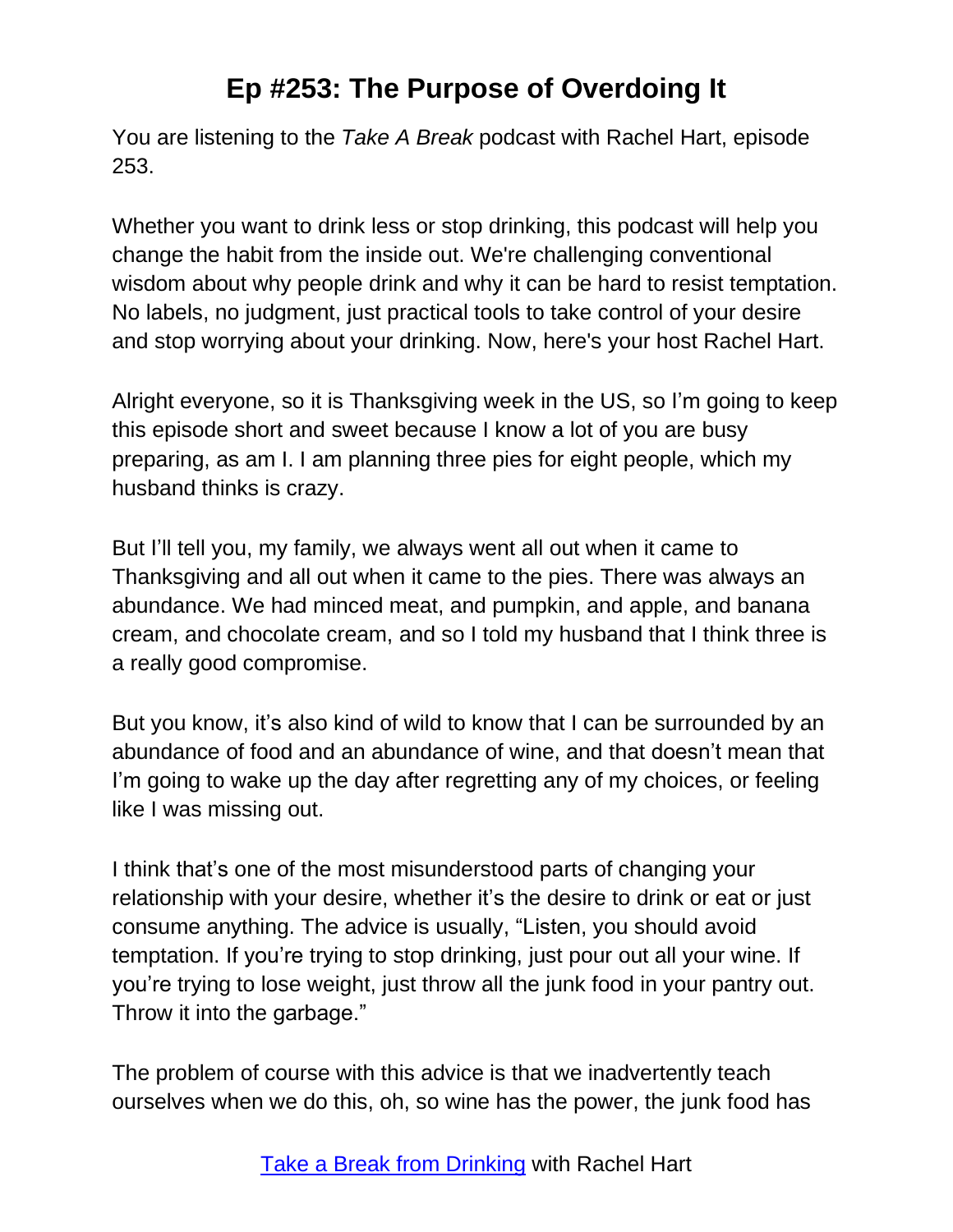the power. These things that we desire become the villain that we have to avoid in order not to fall under their spell.

But what if you can break the spell? What if there is no spell? What if we only fall under a spell of believing, "Oh my God, I can't stop, once I start, I can't stop," what if that only happens because we've been taught a lie that the object of our desire has the power to make us consume it and then consume more?

Now, I know for some of you this is not popular, what I'm saying. In part because I think when I talk about this, when I talk about the glass of wine, or the slice of pie having no power, it just sits there, what happens is I'm misinterpreted. And I understand why because I misinterpreted this for a very long time.

So here's what I kind of heard when people would say, "Okay, the glass of wine just sits there, this idea that once you start you can't stop, it's not true, the slice of pie just sits there," what I would hear when people would say that was okay, so if I'm the one with the power and it's possible for me to stop, and the glass of wine and the slice of pie, they hold no power over me, then if I'm drinking too much or eating too much, then it must be my fault. Must be to blame.

That is what I heard. And listen, this is part of the problem. Part of the problem when it comes to how we talk about change as a society is that we're always looking to assign blame somewhere. So someone or something is always at fault.

Either I'm at fault because I lack discipline, I lack willpower, or the wine is at fault because it takes away my decision-making power, or the food is at fault because it's been modified to make it more enticing and more addictive to my brain.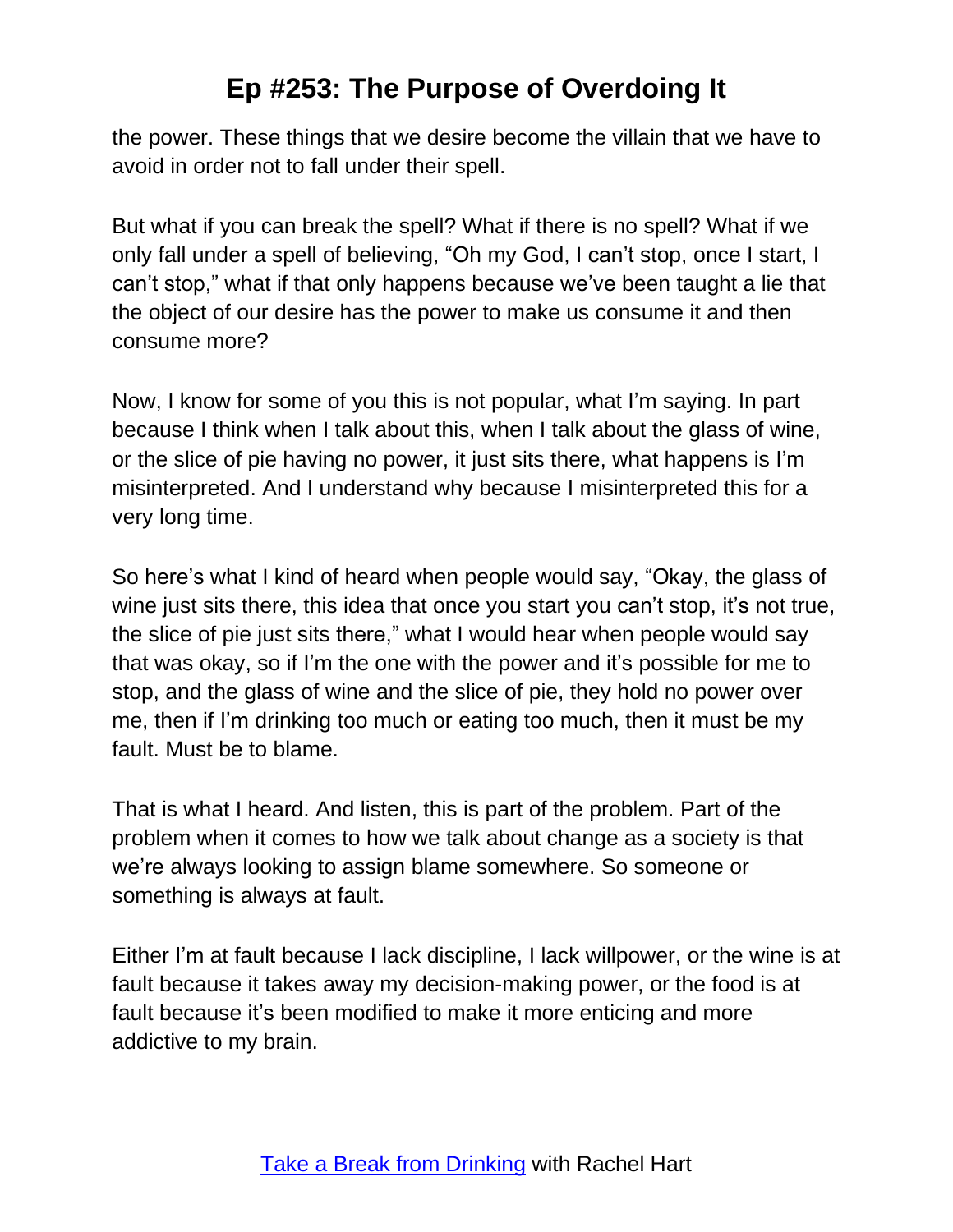It's always someone or something is at fault. And this is part of the problem. Because what I'm offering for all of you to consider is what if how much you drank or eat or consume of anything is no one's fault? It's not a wrongdoing and it's not a failure.

Because that's what fault means. What if it isn't a weakness or a failing how much you end up drinking or eating? What then? If you remove right and wrong and good and bad from the equation, then what are you left with?

I think you're just left with math. This idea of thought equals feeling equals action. This is what I'm talking about all the time on the podcast. You have this equation, think-feel-act, playing out all the time over and over again in your unconscious.

Because for most people, it is very, very unconscious, think-feel-act. So for example, you think I deserve it, which makes you feel entitled. So what do you do? You reach for the drink. All happens unconsciously.

Or you tell yourself, "One more won't hurt," which makes you feel empowered to have more. So what do you do? You ready for another. And then afterwards you think, "God, I was so bad yesterday." And you start to feel defeated. So what do you do? You decide to dig yourself in deeper and go back for more.

It's like, well, I screwed up my streak so I might as well just go all in on overdoing it. These are the unconscious equations playing out again and again.

And what I want you to consider is yes, you have the power, not only to start to observe what it looks like for you, but also learn how to intervene, learn how to change it, and that doesn't mean that when you don't change it, when you don't intervene, when you find yourself drinking more than you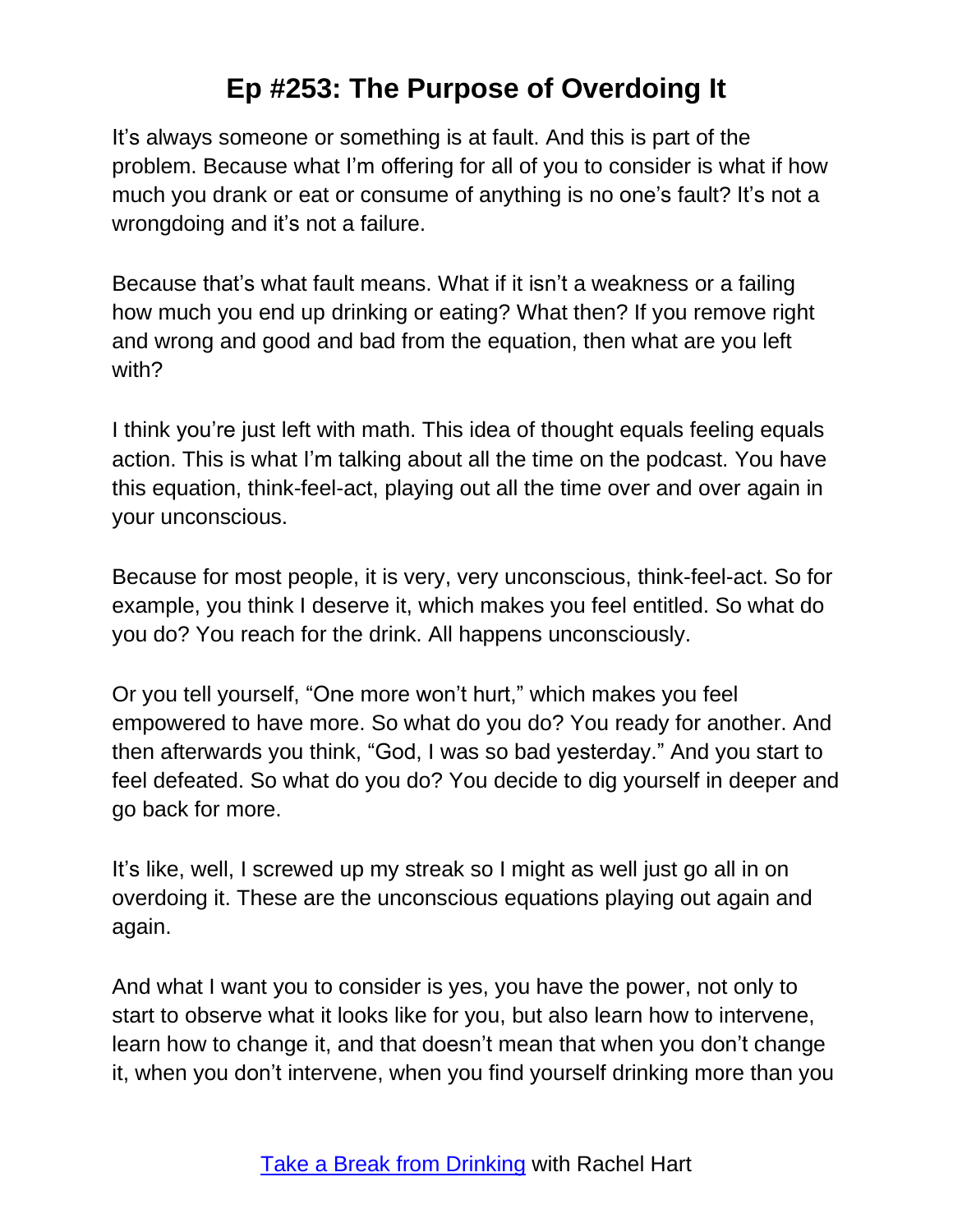want to, or eating more than you want to, that doesn't mean that it's your fault.

You can have the power to change, and you can be blameless, even when you drink or eat or consume anything more than you want. Because this isn't a matter of assigning blame.

I will tell you this; shame is the antiquated recipe that we have all been given for thousands of years on how to create change. Just feel bad enough and finally you'll do something differently. But guess what? It doesn't work.

Even if you do shame yourself into saying no, guess what happens? You still feel really bad. And your worthiness is hanging in a very, very fine balance. Because God forbid, if I drink again, if I go overboard with food again, then there goes my worthiness.

The way of thinking about change as a product of shame, it really is something that I believe we have to let go. Because the only way to create sustainable change that feels good - this is important, it has to feel good. If it's not going to feel good, you can't do it in the long term.

And what I see time and time again is people will be able to say no to the thing they're desiring, but then they'll just turn and redirect that desire in another area that is unhealthy. So if you really want to create sustainable change that feels good, then you have to focus instead of assigning blame and making someone or something at fault, you have to focus on practicing skills, building skills.

The skill of observing your mind and your urges, the skill of being with the emotion that you'd rather not feel right now, you'd rather drink over and eat over so you don't have to experience it, the skill of removing all the judgement, all the thoughts of I'm bad, I'm a screwup, why can't I learn my lesson by now, and seeing just the facts of what happened.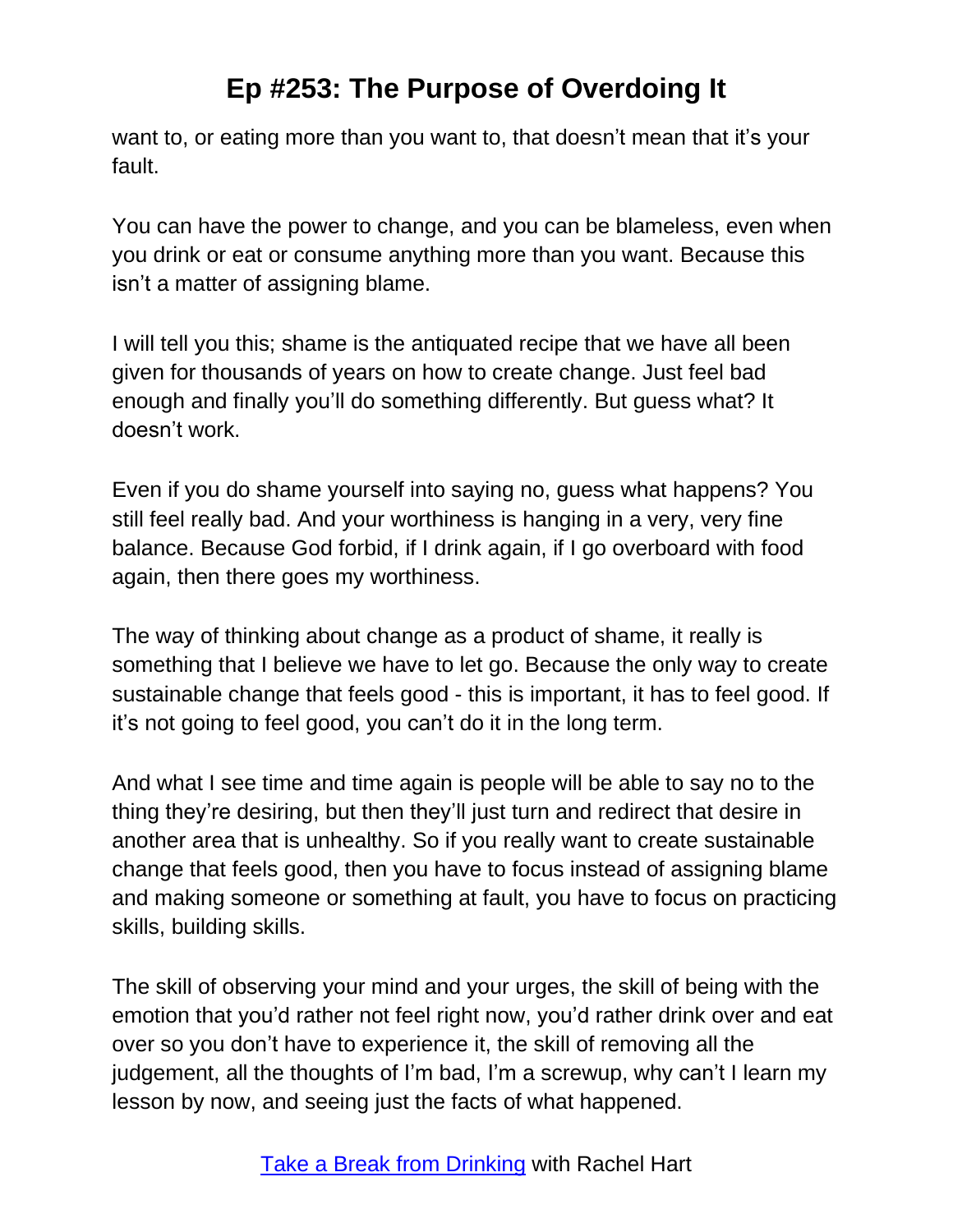There was a thought that happened in my unconscious mind that maybe I didn't even see, and if I could see it, I didn't know how to challenge it. There was a desire that bubbled up that I didn't know how to make peace with. There was an emotion that I felt that I didn't know how to feel, and I wanted to drink over or eat over. And there was a decision to reach for that drink or reach for the food that I'm still learning how to disentangle from my worth as a human.

Those are the skills that you have to start practicing and mastering. And I will tell you this; I remember when I published my book in 2016, Why Can't I Drink Like Everyone Else? When I published that, there were a couple members of my family who read it and their reaction was, "I'm just so sorry that you went through this."

It's a really normal reaction, right? We don't want our loved ones to suffer. We want them to be happy. But here's the problem; suffering is a part of existence. No one gets to avoid it. I don't care who you are, you don't get to avoid it.

And being unhappy is a normal part of being human. No one can outrun it. And one of the things that I realized when people had that reaction is they couldn't see and I hadn't yet articulated how my overdrinking and my overeating and everything that I was overdoing in life because I'll tell you, I was overdoing it a lot, it was no longer a source of suffering for me.

Not because I was suddenly being good. Because I now understood it to have a purpose in my life. So there's a book called Man's Search for Meaning. It's by Viktor Frankl. And if you haven't read it, I really encourage you to. It's so good.

It's very brief but it is very, very impactful. So Viktor Frankl was a Jewish doctor living in Vienna who survived several concentration camps. Many of his family members did not. And he writes this book after surviving the Holocaust and he writes about suffering, and he writes about meaning.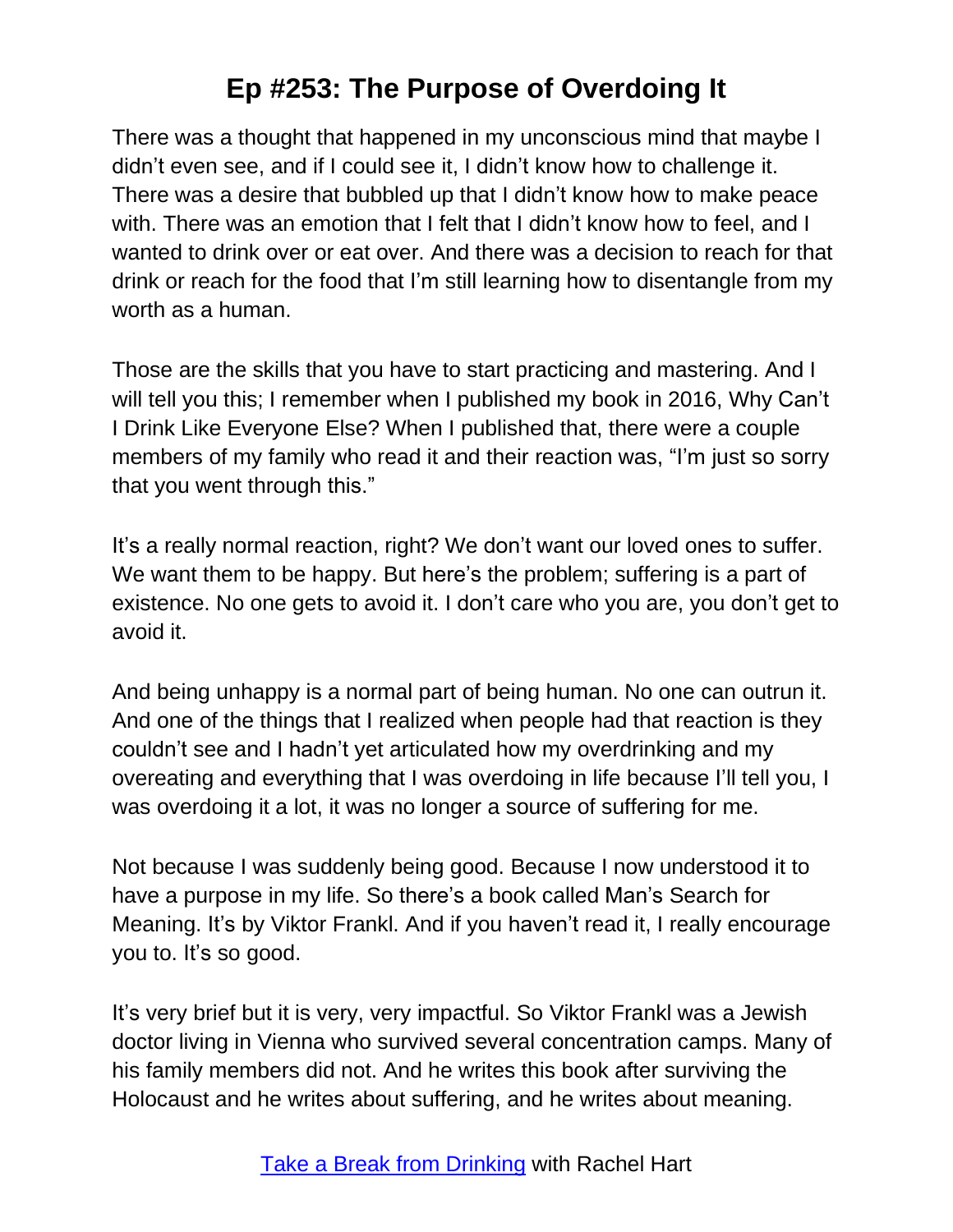And he says, "If there is meaning in life at all, there must be meaning in suffering." And my overdrinking, my overeating, my overdoing everything, that's what it felt like for the longest time. I just didn't have an off switch in my head.

For the longest time for me, it felt like meaningless suffering. I would wake up and I would feel awful, and I would believe that all of my actions the night before were the result of being stupid, or me being a glutton, or me being unable to learn my lesson. None of that was true.

This was just me assigning blame and believing that my actions were equal to my worth. But I spent the longest time believing that none of this had any purpose. This was just me being bad.

And Viktor Frankl goes on to write and say that if suffering has meaning, then suffering ceases to be suffering the moment you find its meaning. The moment you understand it has a purpose.

And that truly was the case for me. The moment that I could see that everywhere in my life, where it just felt like I couldn't get enough, I couldn't get enough to drink, and I couldn't get enough to eat, and I couldn't get enough attention, and I couldn't cross enough things off my to-do list.

All those things, where it felt like I couldn't get enough and I was always overdoing it, as soon as I understood, oh wait, this isn't a moral failing, this isn't a sign that I have something wrong with me or a character defect or that I'm to blame, this is actually a path for me that I can follow. It's a path for me to show me the areas of my life where I am missing skills that no one had ever taught me.

It was a pathway for me to discover, hey, what are you actually really desiring in the moment when you reach for the drink, and you reach for another? Is it satisfaction? Is it confidence? Is it connection? Is it calmness? What is it?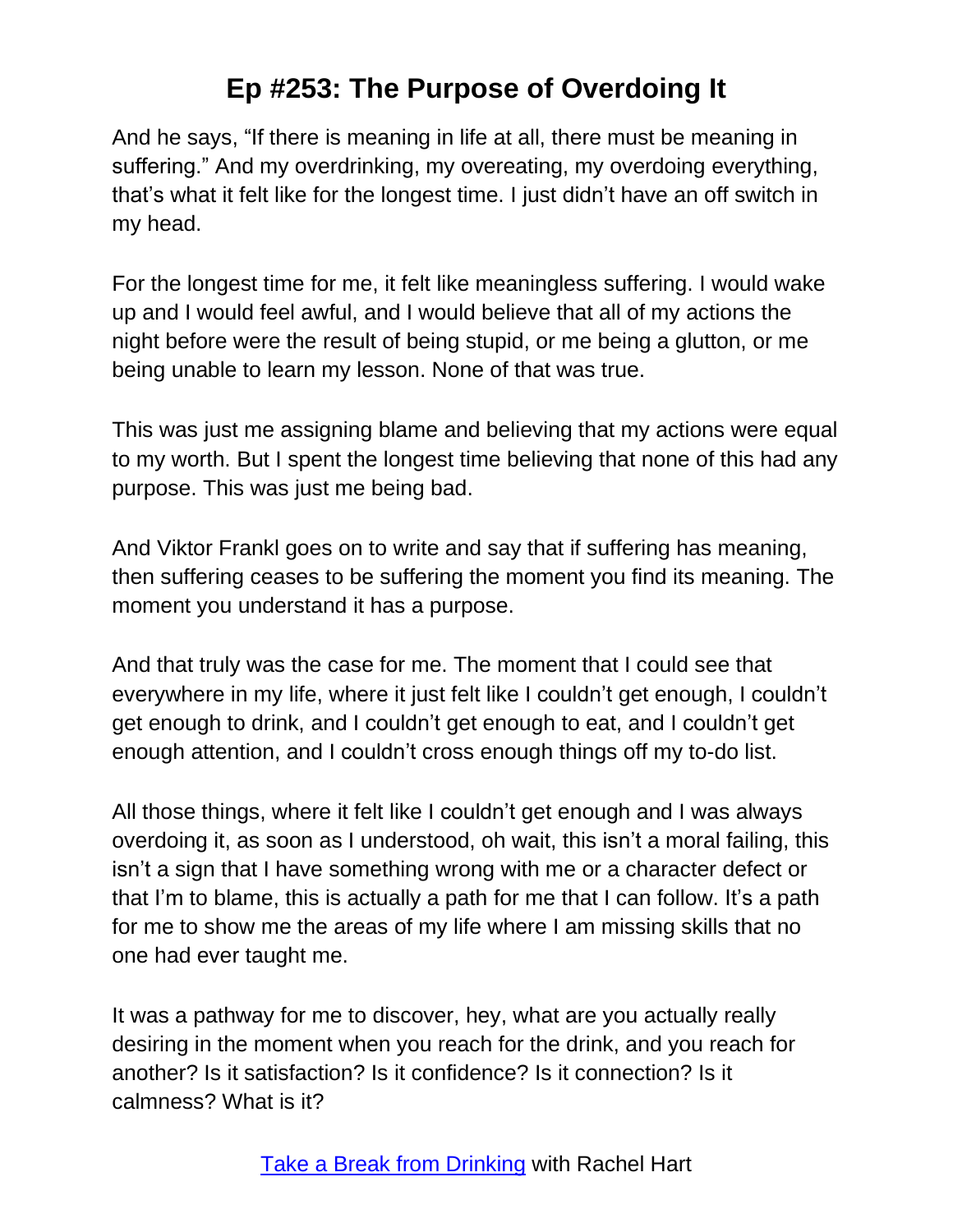It was a moment for me to really see that I could stop hiding from myself. I could actually inhabit my body. So often, me overdoing everything was an inability to just be with myself and be in my body. And when I understood this, that's when my suffering felt like it had no purpose at all. It was just a sign that I was stupid, and I couldn't learn my lesson. That's when it took on meaning.

And instead of regretting being 10-years-old and eating so many donuts that it would make me physically hurt inside, or being 17-years-old and getting blackout drunk at college parties, or spending my 20s working crazy hours fueled by coffee and cigarettes and then rewarding myself at the end of the week by getting wasted, and allowing myself to eat whatever I wanted, instead of looking back on all of that and thinking, "God, I wasted all that time and why did it take me so long to figure it out," all of a sudden, I could see it all had purpose.

It was all to put me on this path. To understand myself, and to learn these skills, and to make peace with my desire, and to understand the unbelievable amount of power that I actually had. And to stop feeling like I was at the mercy of my urges.

As soon as I saw that it all had a purpose, I stopped suffering. And I could actually be thankful for all of the times that I overdid it because to me, it was like, over and over again, some part of me was trying to get my attention and say, "Hey Rachel, pay attention over here, we really need you to pay attention. There's something that you can't see but there's something that you need to see."

And once I saw all of the ways in which I overdid it as a pathway to evolving into a new version of myself, not a better version, just a new version of myself, I could stop using it to beat myself up for overdoing it. I could stop feeling afraid of my cravings and my urges or being tempted. I could stop believing that I was powerless, and I had to hide from my desires, and I could stop reclaiming myself.